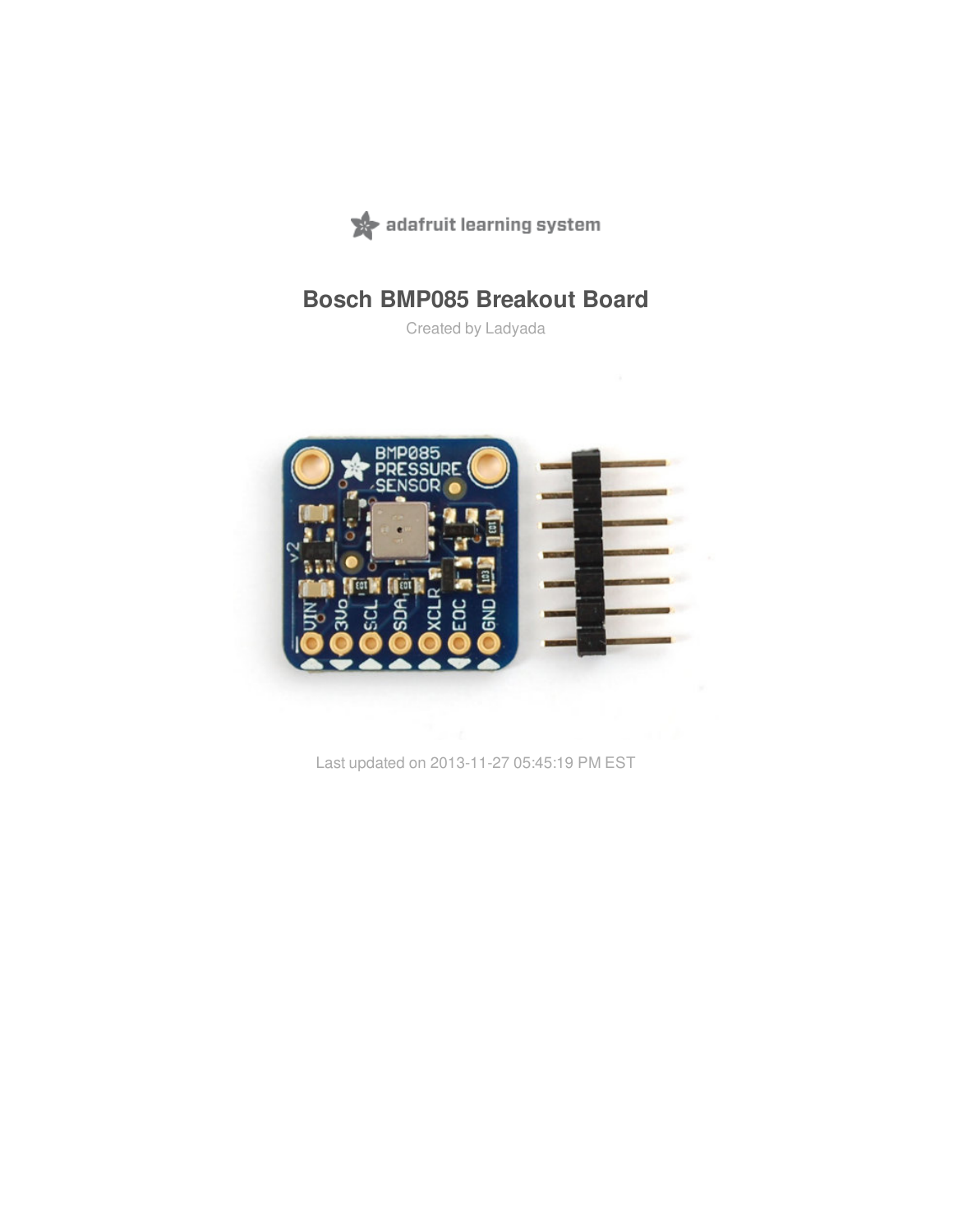### **Guide Contents**

<span id="page-1-0"></span>

| 2  |
|----|
| 3  |
| 3  |
| 5  |
| 8  |
| 8  |
| 9  |
| 13 |
| 14 |
| 18 |
| 18 |
| 18 |
| 19 |
|    |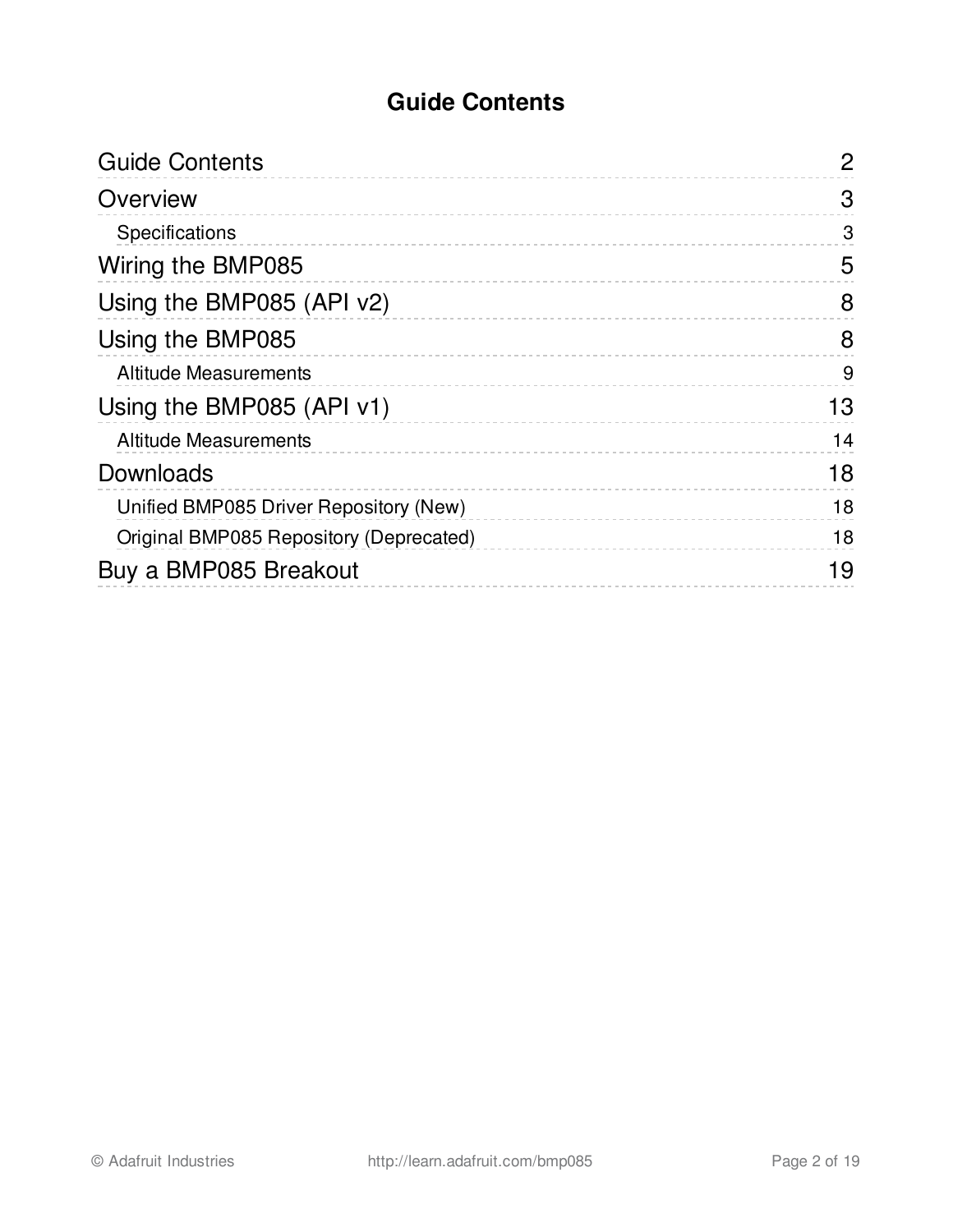

### <span id="page-2-0"></span>**Overview**

The BMP085 is a basic sensor that is designed specifically for measuring barometric pressure (it also does temperature measurement on the side to help). It's one of the few sensors that does this measurement, and its fairly low cost so you'll see it used a lot. You may be wondering why someone would want to measure atmospheric pressure, but its actually really useful for two things. One is to measure altitude. As we travel from below sea level to a high mountain, the air pressure decreases. That means that if we measure the pressure we can determine our altitude - handy when we don't want the expense or size of a GPS unit. Secondly, atmospheric pressure can be used as a predictor of weather which is why weather-casters often talk about "pressure systems"

The BMP085 has been discontinued by BOSCH and replaced with the BMP180 which is smaller and less expensive but is identical in terms of wiring and software!



#### <span id="page-2-1"></span>**Specifications**

- Pressure sensing range: 300-1100 hPa (9000m to -500m above sea level)
- Up to 0.03hPa / 0.25m resolution
- -40 to +85°C operational range, +-2°C temperature accuracy
- 2-pin i2c interface on chip
- V1 of the breakout uses 3.3V power and logic level only
- V2 of the breakout uses 3.3-5V power and logic level for more flexible usage
- [Datasheet](http://www.adafruit.com/datasheets/BMP085_DataSheet_Rev.1.0_01July2008.pdf) (http://adafru.it/aKE)

#### **You can pick up a BMP085 breakout board from the Adafruit shop! [\(http://adafru.it/391\)](http://www.adafruit.com/products/391)**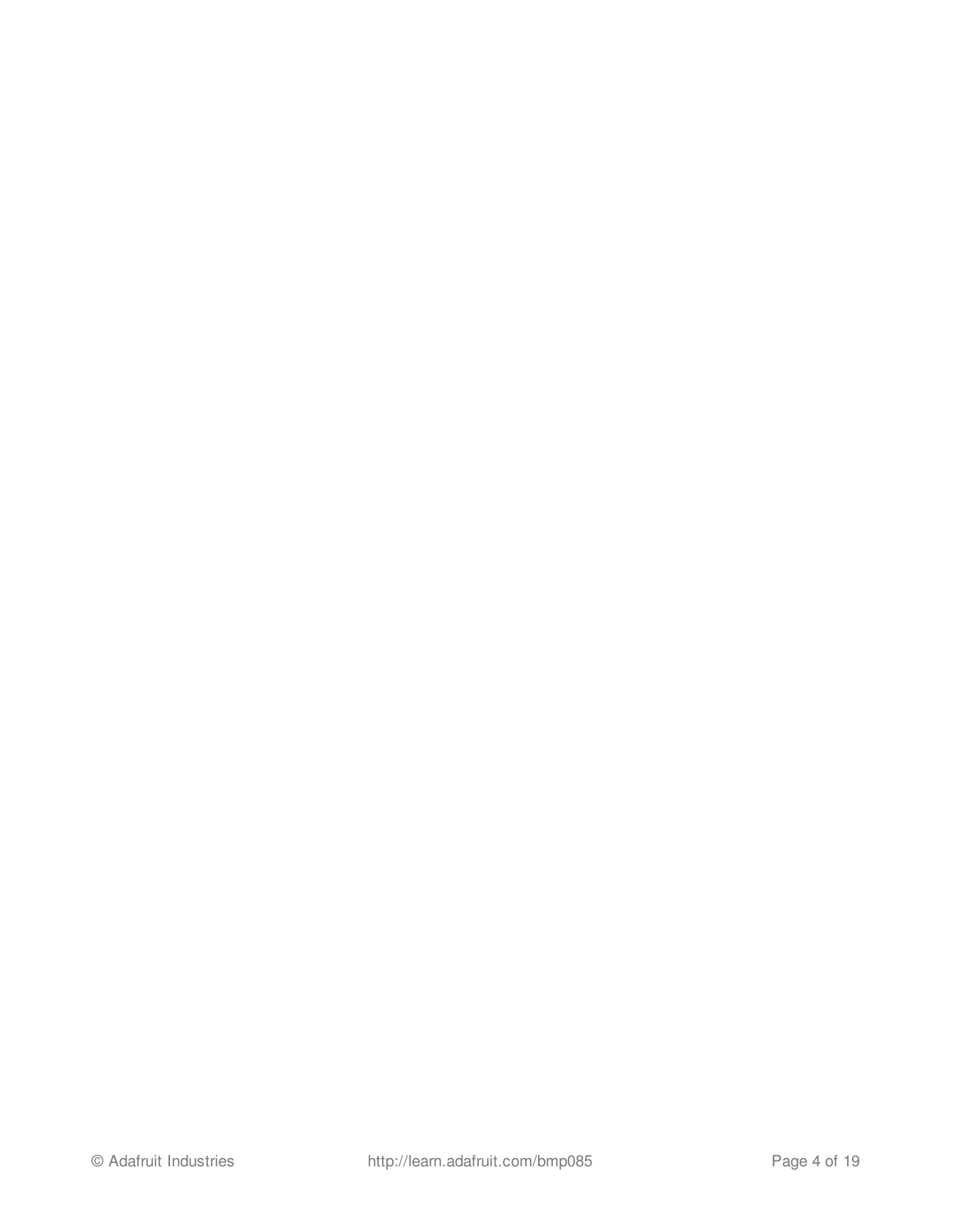

### <span id="page-4-0"></span>**Wiring the BMP085**

Since the BMP085 is a i2c sensor, its very easy to wire up. We'll be using an Arduino as an example but any microcontroller with i2c can be used. To start using with a solderless breadboard, we need to solder the header pins onto the breakout board.

We suggest plugging the header into a breadboard so the long pins are in the breadboard, and then laying the BMP085 breakout board on top. The photos show a v1 BMP085 sensor but this part is identical for both versions!



Then solder all of the pins!

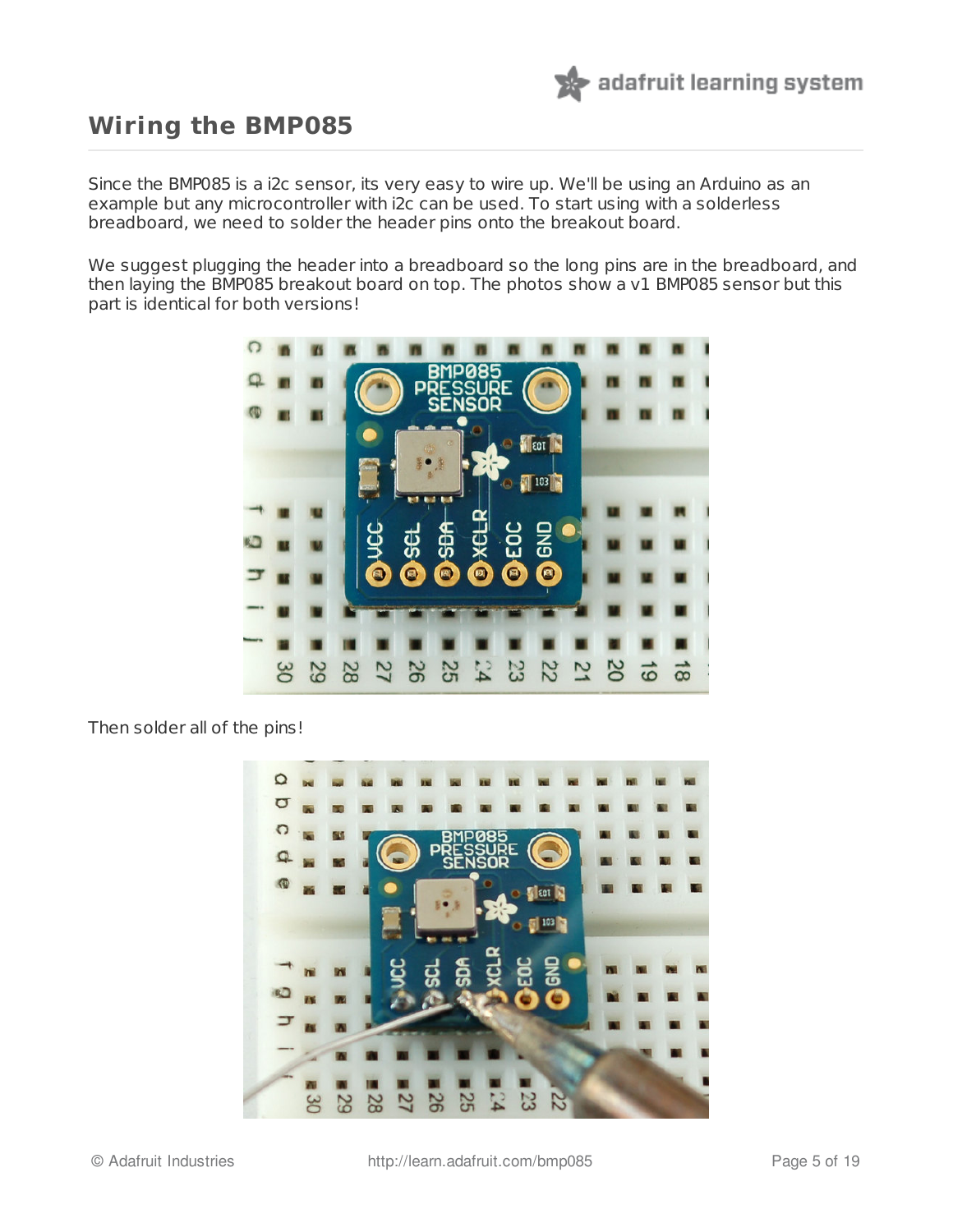

That's it! Now we can wire the board up to the microcontroller.



Connect the **VCC** pin to a **3.3V** power source. The V1 of the sensor breakout cannot be used with anything higher than 3.3V so don't use a 5V supply! V2 of the sensor board has a 3.3V regulator so you can connect it to either 3.3V or 5V if you do not have 3V available.

Connect **GND** to the ground pin.

Connect the **i2c SCL clock** pin to your i2c clock pin. On the classic Arduino Uno/Duemilanove/Diecimila/etc this is **Analog pin #5**

Connect the **i2c SDA data** pin to your i2c data pin. On the classic Arduino Uno/Duemilanove/Diecimila/etc this is **Analog pin #4**

Unfortunately, the i2c lines on most microcontrollers are fixed so you're going to have to stick with those pins.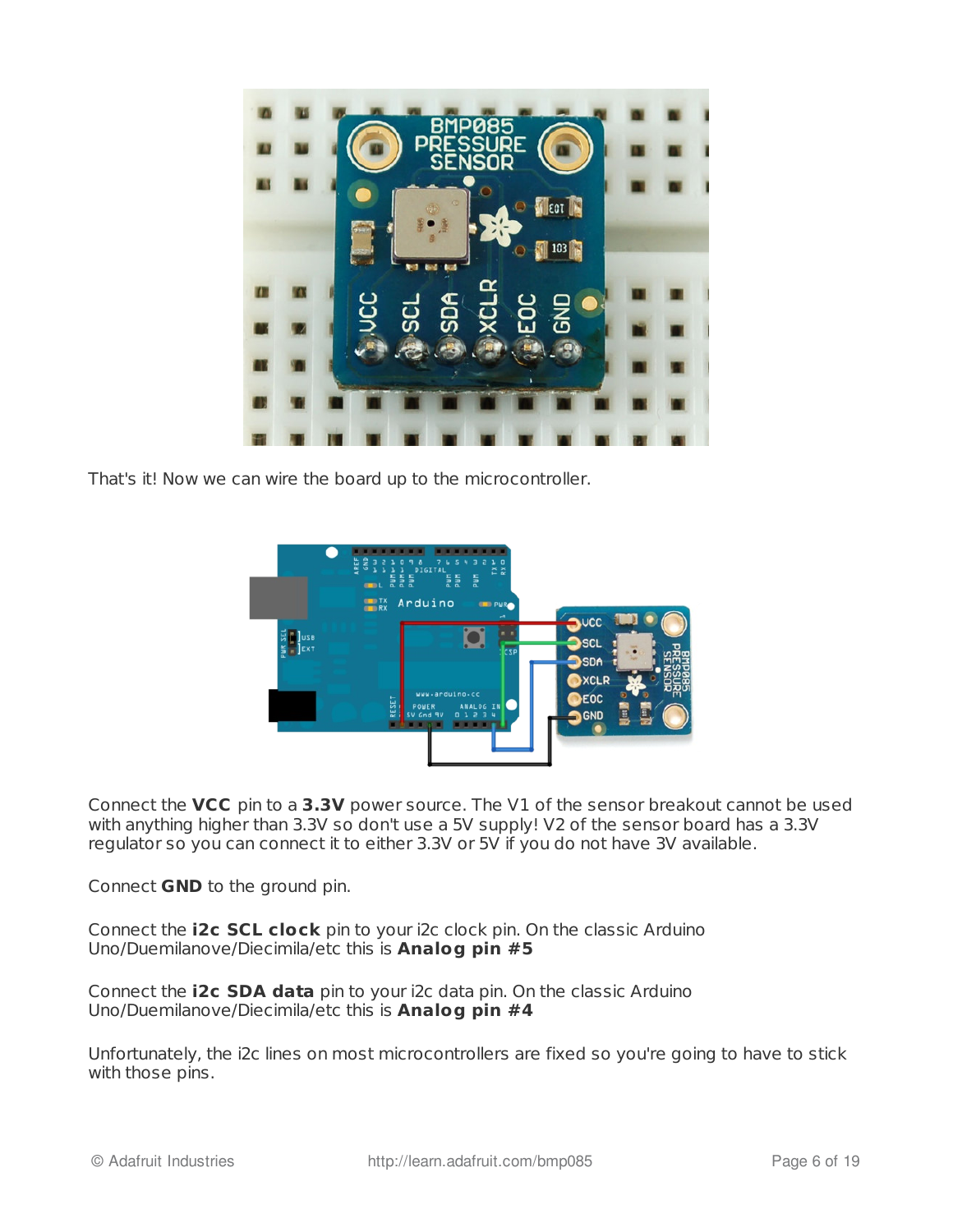You don't need to connect the **XCLR** (reset) or **EOC** (end-of-conversion) pins. If you need to speed up your conversion time, you can use the EOC as a indicator - in our code we just hang out and wait the maximum time possible.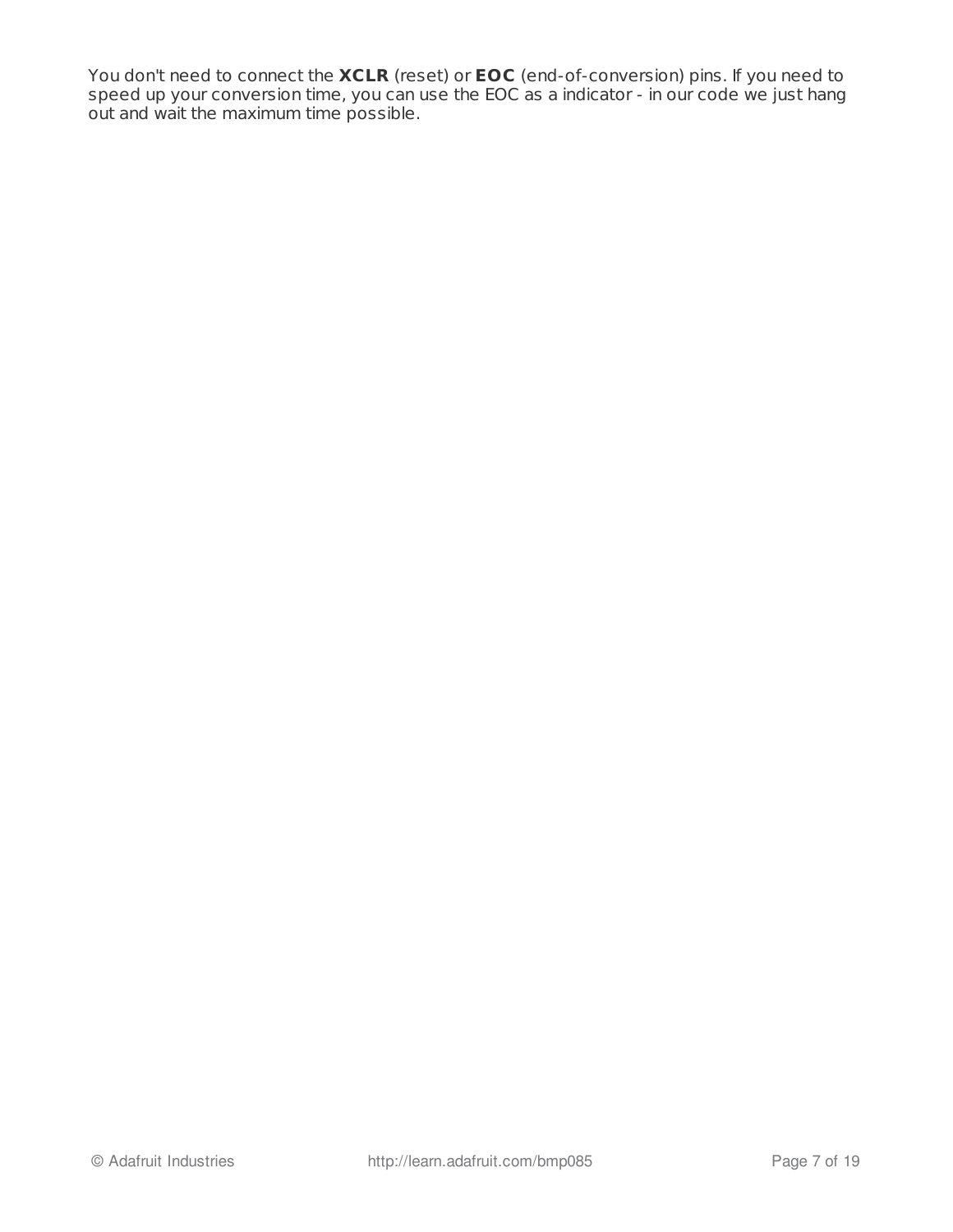

## <span id="page-7-0"></span>**Using the BMP085 (API v2)**

This page is based on the new v2 of the BMP085 driver, which uses Adafruit's new Unified Sensor Driver [\(http://adafru.it/cgk\).](http://learn.adafruit.com/using-the-adafruit-unified-sensor-driver/introduction) The driver provides better support for altitude calculations, and makes it easy to switch between the BMP085 and any other supported pressure sensor in your projects.

If you haven't already done so, you'll need to install the Adafrut\_Sensor library [\(http://adafru.it/aZm\)](https://github.com/adafruit/Adafruit_Sensor) on your system as well, since Adafruit\_BMP085 relies on this library to generate the sensor data in a universal manner.

### <span id="page-7-1"></span>**Using the BMP085**

To use this sensor and calculate the altitude and barometric pressure, there's a lot of very hairy and unpleasant math. You can check out the math in the datasheet but really, its not intuitive or educational - its just how the sensor works. So we took care of all the icky math and wrapped it up into a nice Arduino library.

You can find the Arduino library [repository](https://github.com/adafruit/Adafruit_BMP085_Unified) on github (http://adafru.it/aZq) To install it, click this button to download the compressed ZIP file then install it. This [guide](http://learn.adafruit.com/adafruit-all-about-arduino-libraries-install-use) (http://adafru.it/aYM) will help you with the install process if you have never installed an Arduino library.



Restart the IDE

Now you can run this first example sketch

```
×
#include <Wire.h>
#include <Adafruit Sensor.h>
#include <Adafruit BMP085.h>
Adafruit_BMP085 bmp = Adafruit_BMP085(10085);
void setup(void)
{
 Serial.begin(9600);
 Serial.println("Pressure Sensor Test"); Serial.println("");
 /* Initialise the sensor */if(!bmp.begin())
 {
 \frac{1}{2} There was a problem detecting the BMP085 ... check your connections \frac{1}{2}
```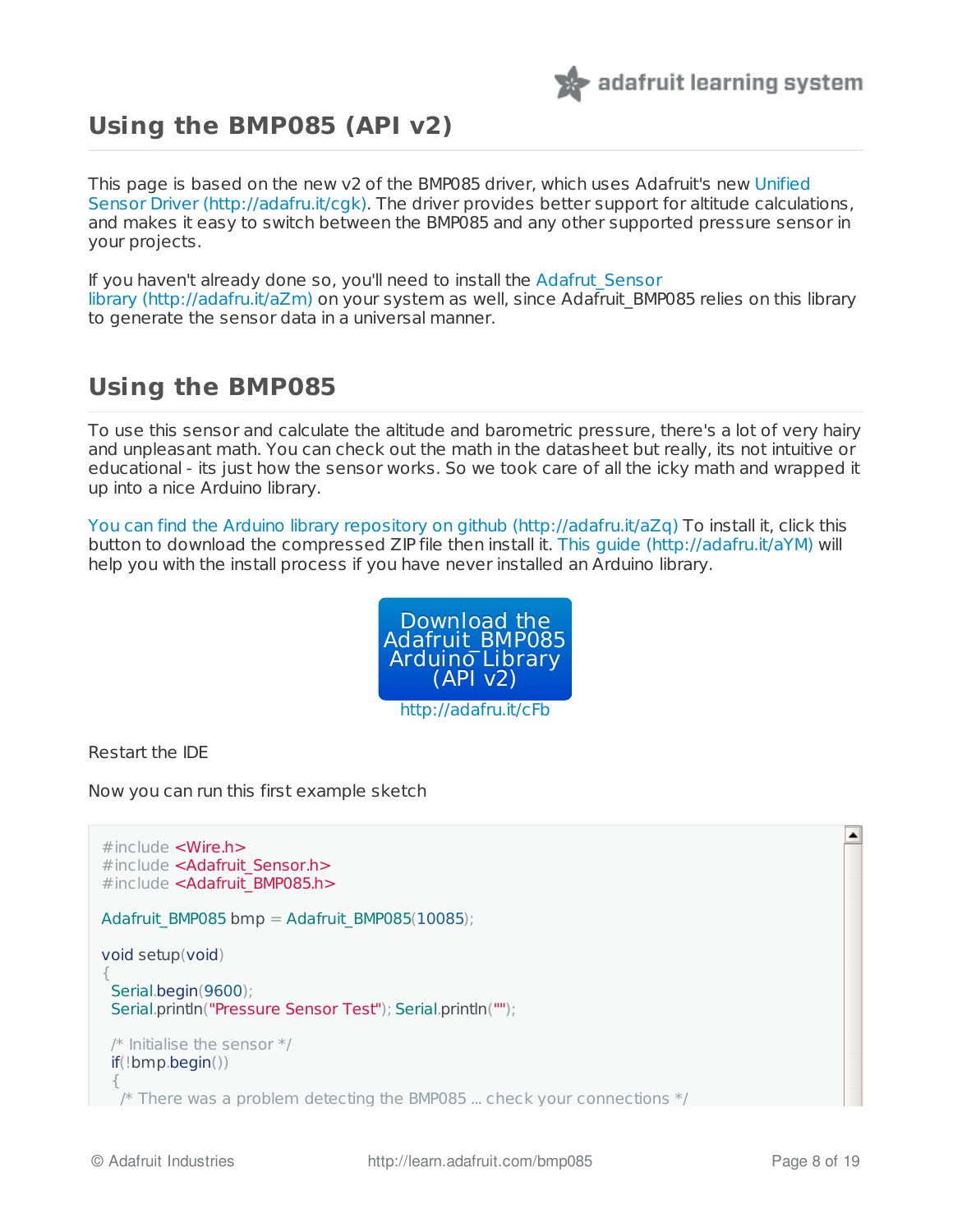

Then open up the serial monitor at 9600 baud. The sketch will continuously print out the pressure in **hPa** (hectoPascals). You can test that the sensor is measuring variations in pressure by placing your fingertip over the open port hole in the top of the sensor. The pressure will increase as you can see here:

| COM11                 | $\mathbf{z}$<br>$\Box$ e |
|-----------------------|--------------------------|
|                       | Send                     |
| Pressure Sensor Test  |                          |
| Pressure: 1006.05 hPa |                          |
| Pressure: 1006.04 hPa |                          |
| Pressure: 1006.07 hPa |                          |
| Pressure: 1006.13 hPa |                          |
| Pressure: 1006.05 hPa |                          |
| Pressure: 1006.10 hPa |                          |
| Pressure: 1006.04 hPa |                          |
| Pressure: 1006.09 hPa |                          |
| Pressure: 1006.09 hPa |                          |
| Pressure: 1006.01 hPa |                          |
| Pressure: 1006.06 hPa |                          |

#### <span id="page-8-0"></span>**Altitude Measurements**

Since we know that pressure drops as we gain altitude (that's why air is so thin on mountaintops) we can compute the current altitude knowing the pressure and temperature. Again, there's a bit of hairy math involved, you can read about the calculations on wikipedia (where this graph is from) [\(http://adafru.it/aKG\).](http://en.wikipedia.org/wiki/Barometric_pressure)

 $\overline{\phantom{a}}$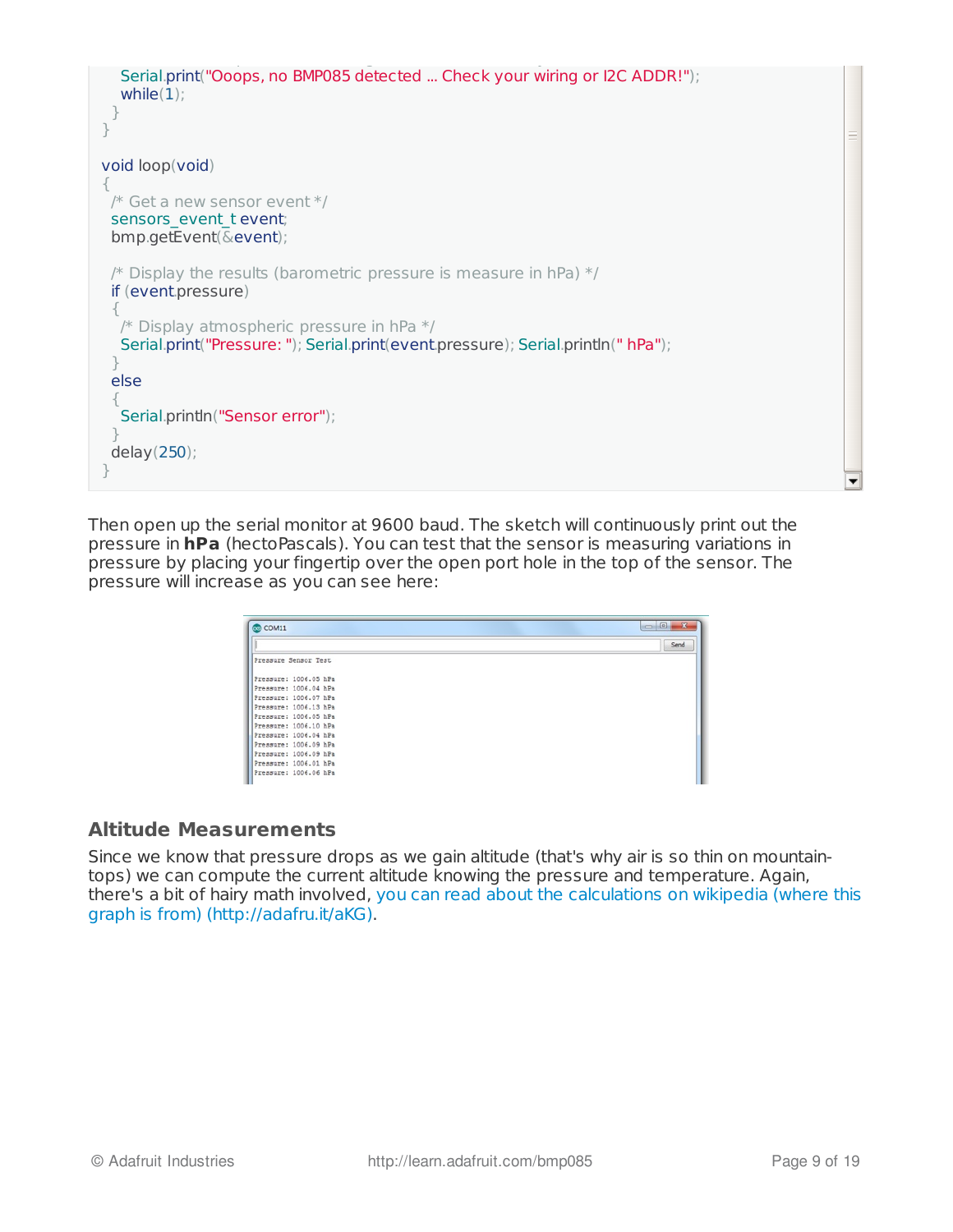

With the Arduino library, we take care of that for you! Simply **update the 'void loop()' function above with the code below to get the altitude based on the pressure and temperature:**

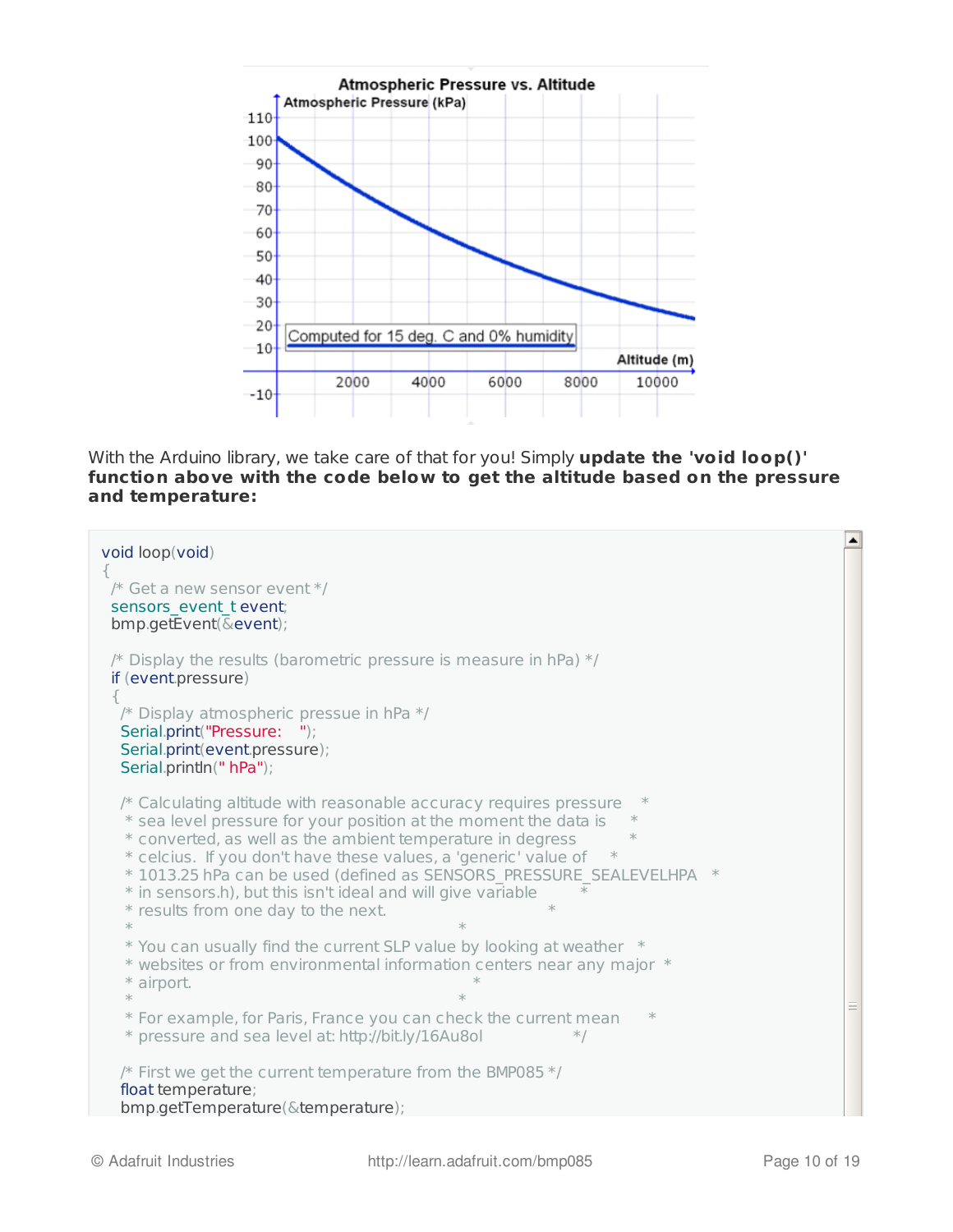```
\mathcal{L}_{\mathcal{A}} between \mathcal{L}_{\mathcal{A}} and \mathcal{L}_{\mathcal{A}} and \mathcal{L}_{\mathcal{A}} and \mathcal{L}_{\mathcal{A}} and \mathcal{L}_{\mathcal{A}}Serial.print("Temperature: ");
   Serial.print(temperature);
   Serial.println(" C");
   /* Then convert the atmospheric pressure, SLP and temp to altitude */* Update this next line with the current SLP for better results *float seaLevelPressure = SENSORS_PRESSURE_SEALEVELHPA;
   Serial.print("Altitude: ");
   Serial.print(bmp.pressureToAltitude(seaLevelPressure,
                               event.pressure,
                               temperature));
   Serial.println(" m");
  Serial.println("");
 }
 else
 {
   Serial.println("Sensor error");
 }
 delay(1000);
}
```
Run the sketch to see the calculated altitude.

| Pressure:            | 1006.02 hPa |  |
|----------------------|-------------|--|
| Temperature: 27.74 C |             |  |
| Altitude:            | 63.10 m     |  |

The data above is reasonably close to what I'd expect at my location, but we can improve the accuracy by changing the reference sea level pressure, which will change depending on the weather conditions. **Every 1 hPa that we are off on the sea level pressure equals about 8.5 m of error in the altitude calculations!**

Many weather sites, (particularly near major airports) will provide pressure readings. If you happened to be near Paris, France, for example, you might look up the current air pressure at Charles de Gaulle airport [\(http://adafru.it/cgl\),](http://pt.weather-forecast.com/weather-stations/Charles-De-Gaulle-International-Airport) which we can see is 1009 hPa (a meaningful difference from the generoc 1013.25 hPa value we are plugging in via the **SENSORS PRESSURE SEALEVELHPA** macro):



Updating the following line to 1009 will give us a more accurate altitude:

float seaLevelPressure  $= 1009$ :



 $\blacktriangle$ 

 $\overline{\phantom{0}}$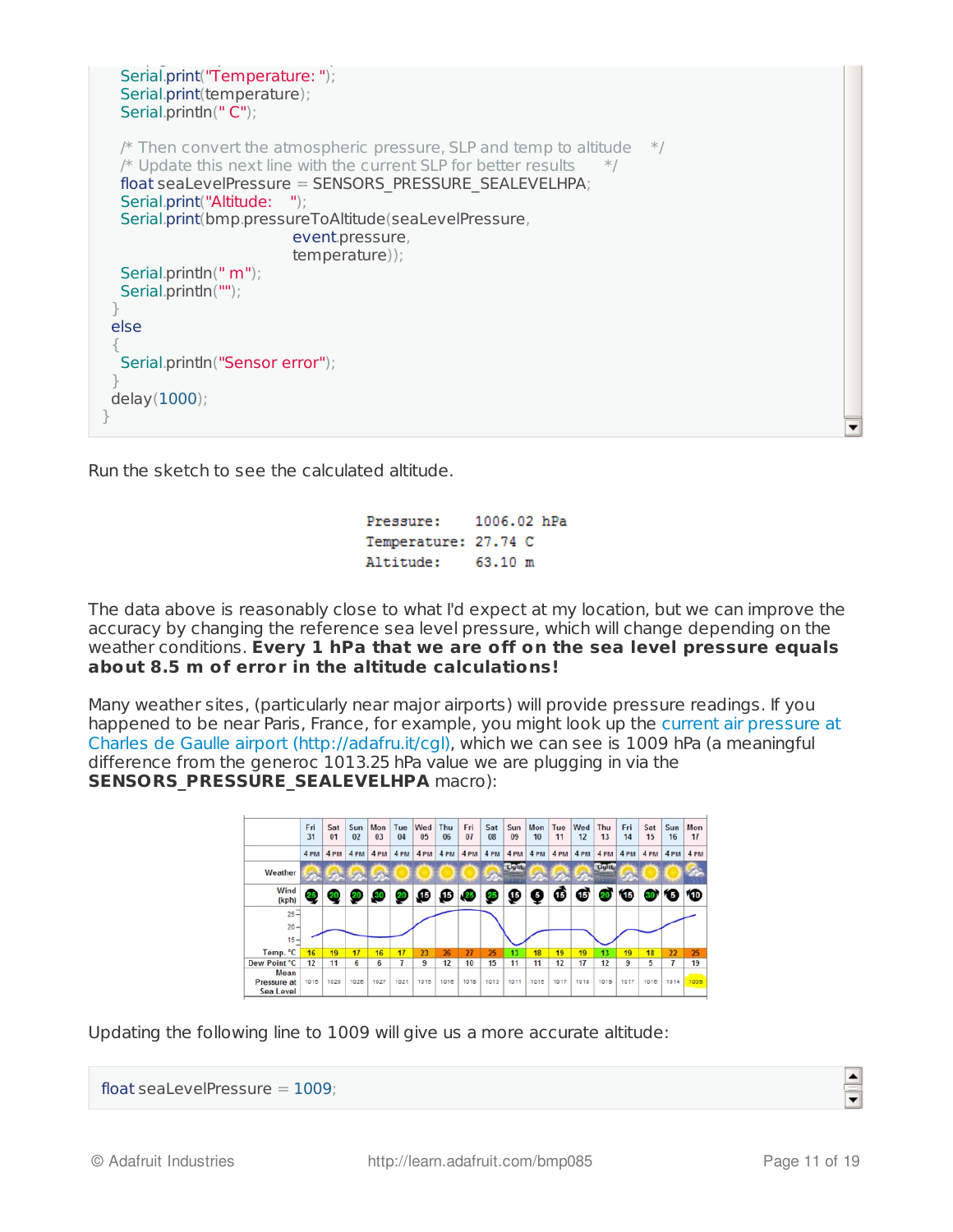If you don't know the current mean pressure at sea level for your current weather conditions and location, SENSORS\_PRESSURE\_SEALEVELHPA is still a safe starting point:

This now gives us the following results, which shows that calibrating for your local conditions is often worthwhile when working with low altitudes!

> Pressure: 1006.05 hPa Temperature: 28.41 C Altitude: 25.85 m

Just be careful looking for local mean pressure at sea level values, since the functions in the driver are expecting hPa units, not one of the dozens of other values you may encounter, but you should be able to convert [anything](http://www.engineeringtoolbox.com/pressure-units-converter-d_569.html) you find to hPa (http://adafru.it/aKH) which is a standard SI unit.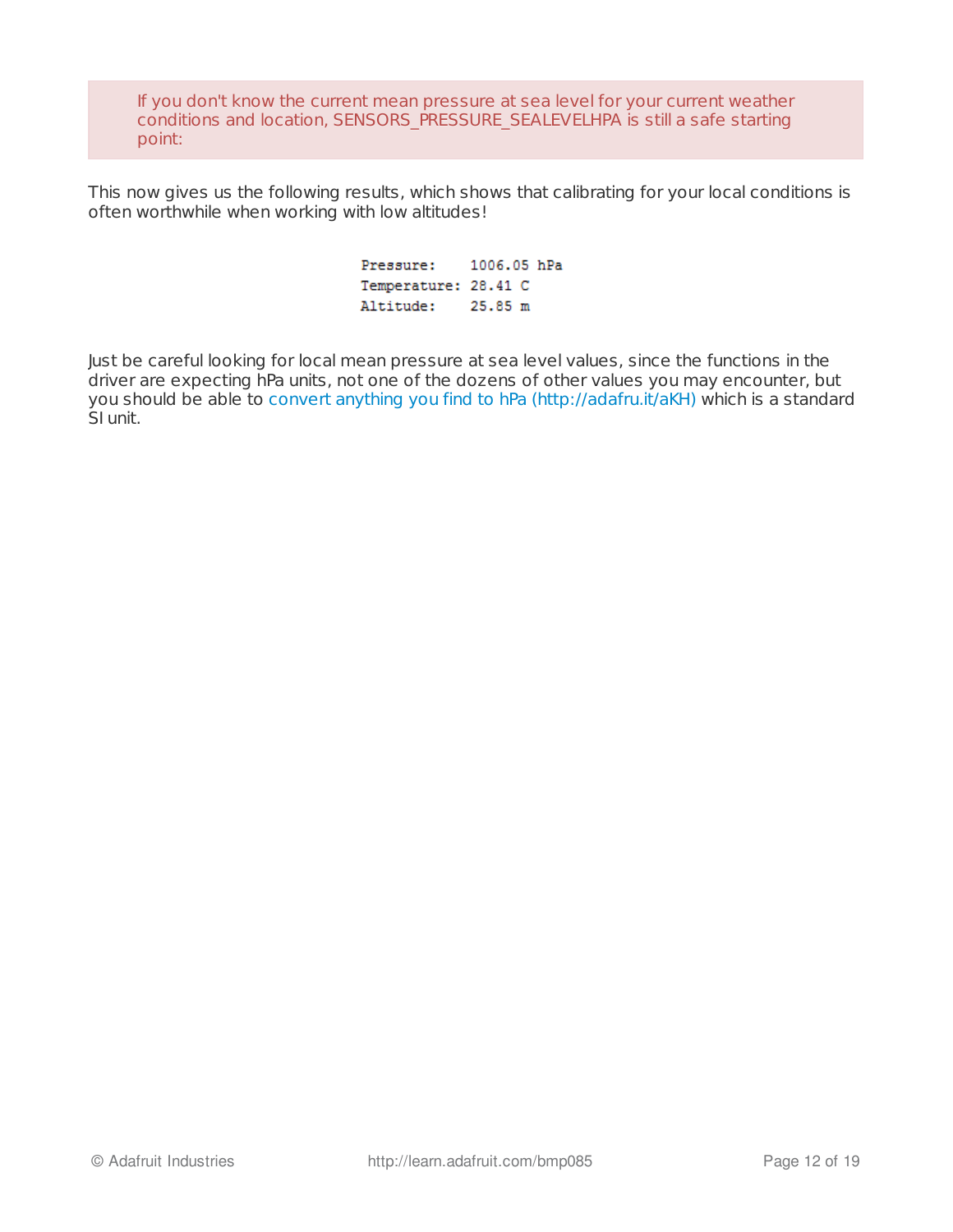

### <span id="page-12-0"></span>**Using the BMP085 (API v1)**

This page applies to the old sensor driver, and is provided here for reference sake. We recommend using the new 'Unified' BMP085 driver (API v2) for any future projects.

To use this sensor and calculate the altitude and barometric pressure, there's a lot of very hairy and unpleasant math. You can check out the math in the datasheet but really, its not intuitive or educational - its just how the sensor works. So we took care of all the icky math and wrapped it up into a nice Arduino library.

You can find the Arduino library [repository](https://github.com/adafruit/Adafruit-BMP085-Library) on github (http://adafru.it/aKI) To install it, click this button to download the compressed ZIP file then install it. This quide (http://adafru.it/aYM) will help you with the install process if you have never installed an Arduino library.



Restart the IDE

Now you can run this first example sketch

```
#include "Wire.h"
#include "Adafruit BMP085.h"
Adafruit_BMP085 bmp;
void setup() {
 Serial.begin(9600);
 bmp.begin();
}
void loop() {
  Serial.print("Temperature = ");
  Serial.print(bmp.readTemperature());
  Serial.println(" *C");
  Serial.print("Pressure = ");
  Serial.print(bmp.readPressure());
  Serial.println(" Pa");
  Serial.println();
  delay(500);
}
```
 $\overline{\phantom{0}}$ 

 $\vert \blacktriangle \vert$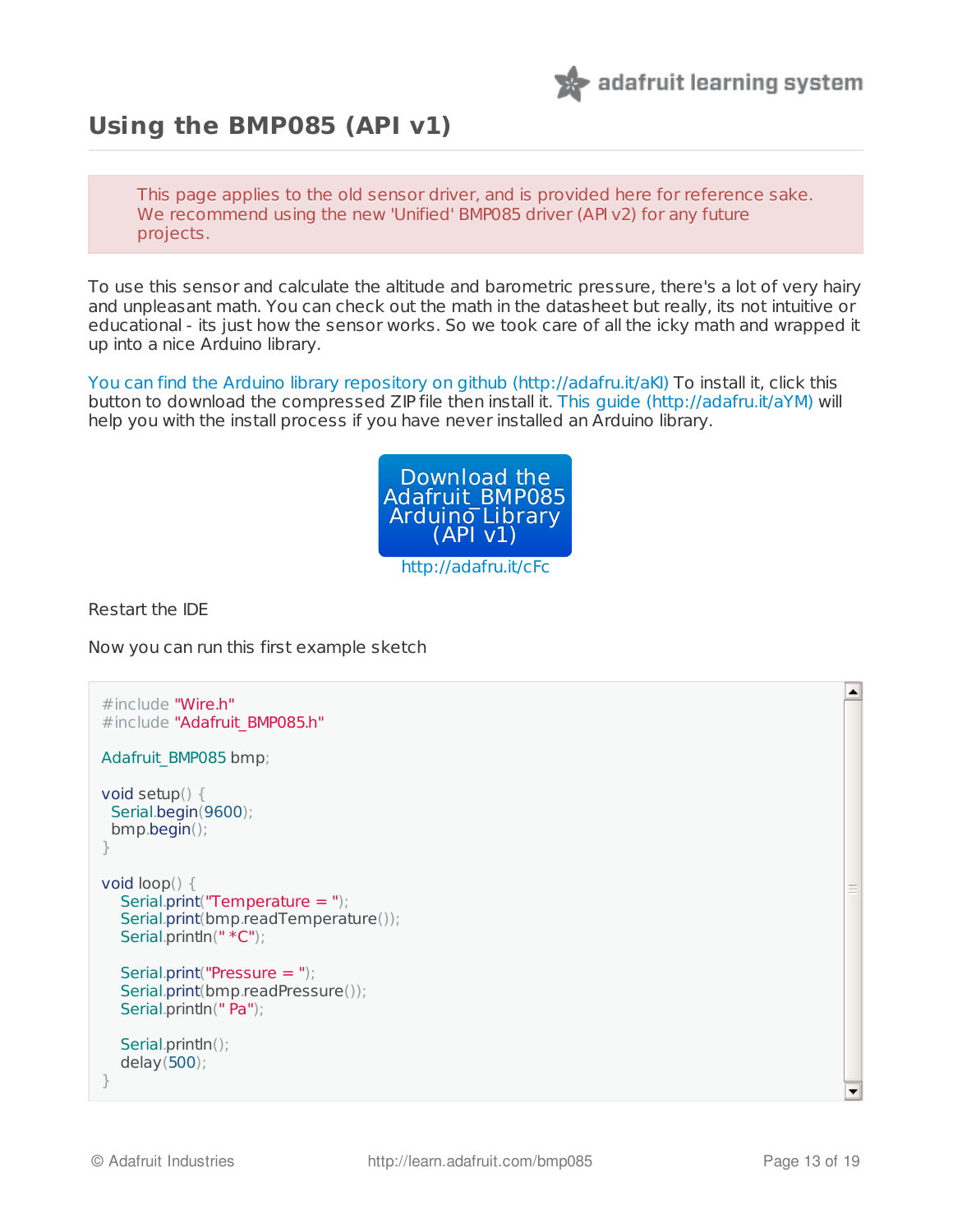Then open up the serial monitor at 9600 baud. The sketch will continuously print out the temperature in **°C** and pressure in **Pa** (Pascals). You can test that the sensor is measuring variations in temperature and pressure by placing your fingertip over the open port hole in the top of the sensor. The temperature and pressure will increase as you can see here:

| 图 COM19                                            |                                     |
|----------------------------------------------------|-------------------------------------|
|                                                    | Send                                |
| Temperature = $26.70$ *C<br>Pressure = $101603$ Pa |                                     |
| Temperature = $27.40$ *C<br>Pressure = $102279$ Pa |                                     |
| Temperature = $28.20$ *C<br>Pressure = 102611 Pa   |                                     |
| Temperature = $28.80$ *C<br>Pressure = $102813$ Pa |                                     |
| Temperature = $29.10$ *C<br>Pressure = $102965$ Pa |                                     |
| Temperature = $29.40$ *C<br>Pressure = $103071$ Pa |                                     |
| Temperature = $29.60$ *C<br>Pressure = $103146$ Pa |                                     |
| Autoscroll                                         | Carriage return V<br>9600 baud<br>v |

#### <span id="page-13-0"></span>**Altitude Measurements**

Since we know that pressure drops as we gain altitude (that's why air is so thin on mountaintops) we can compute the current altitude knowing the pressure and temperature. Again, there's a bit of hairy math involved, you can read about the calculations on wikipedia (where this graph is from) [\(http://adafru.it/aKG\).](http://en.wikipedia.org/wiki/Barometric_pressure)



With the Arduino library, we take care of that for you! Simply run this sketch which will return the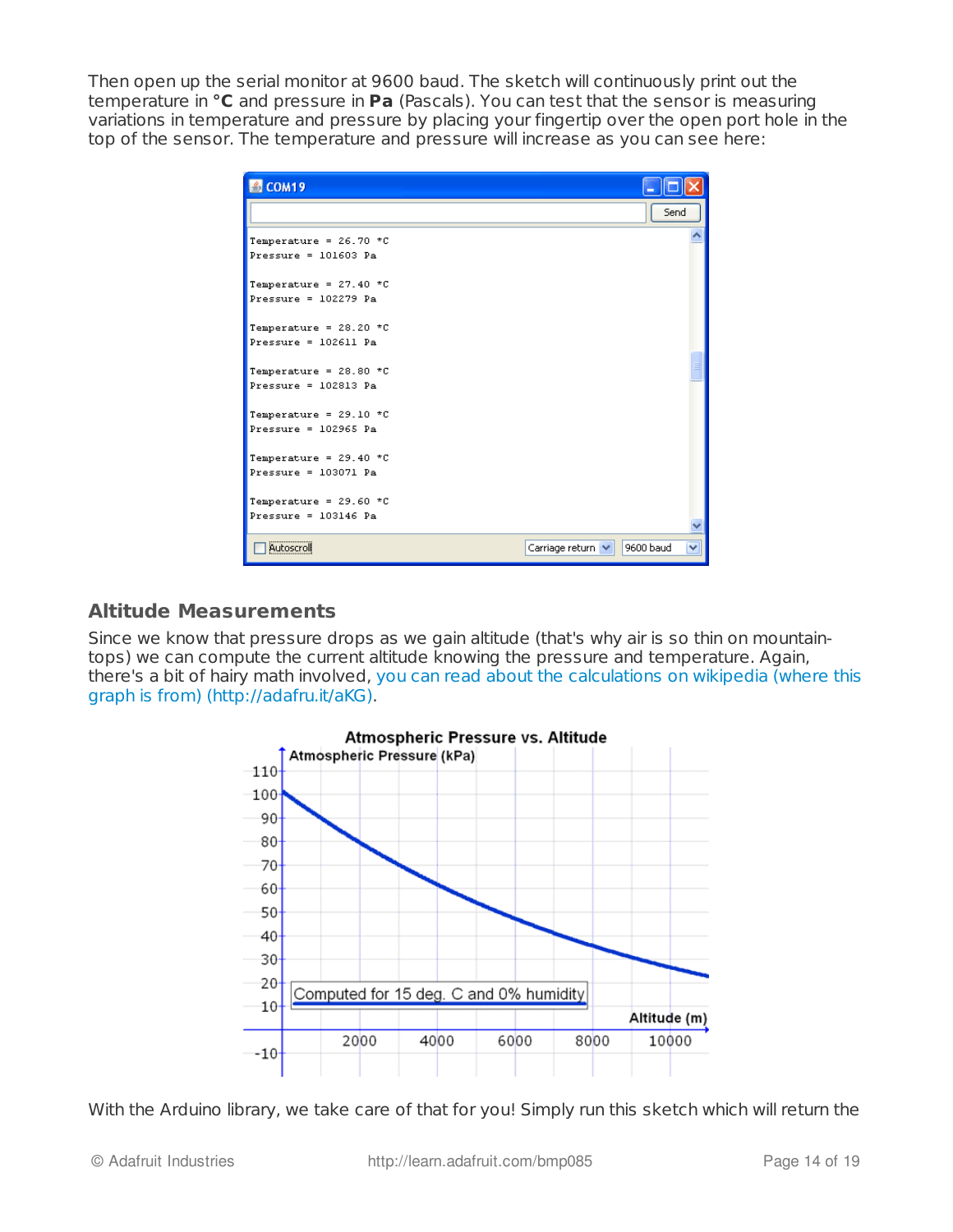current altitude based on the pressure.

```
#include "Wire.h"
#include "Adafruit BMP085.h"
Adafruit_BMP085 bmp;
void setup() {
 Serial.begin(9600);
 bmp.begin();
}
void loop() {
  Serial.print("Temperature = ");
  Serial.print(bmp.readTemperature());
  Serial.println(" *C");
  Serial.print("Pressure = ");
  Serial.print(bmp.readPressure());
  Serial.println(" Pa");
  // Calculate altitude assuming 'standard' barometric
  \frac{1}{2} pressure of 1013.25 millibar = 101325 Pascal
  Serial.print("Altitude = ");
  Serial.print(bmp.readAltitude());
  Serial.println(" meters");
  Serial.println();
  delay(500);
}
```
Run the sketch to see the calculated altitude.

| $\triangle$ COM19                                    |                                               |
|------------------------------------------------------|-----------------------------------------------|
|                                                      | Send                                          |
| Temperature = $25.60$ *C                             |                                               |
| $Pressure = 101592 Pa$<br>Altitude = $-21.54$ meters |                                               |
|                                                      |                                               |
| Autoscroll                                           | $\ddotmark$<br>9600 baud<br>Carriage return V |

For example, according to the sensor we are 21.5m below sea level. Only problem is, I know for a fact that our current location is not below sea level! So what's wrong with the sensor? Turns out the sensor is just fine. The problem is that the pressure at sea level changes with the weather. So we need to 'normalize' the sensor, and let it know what the sea-level pressure is. You can look up the current sea level pressure on any weather site.

L

 $\overline{\phantom{0}}$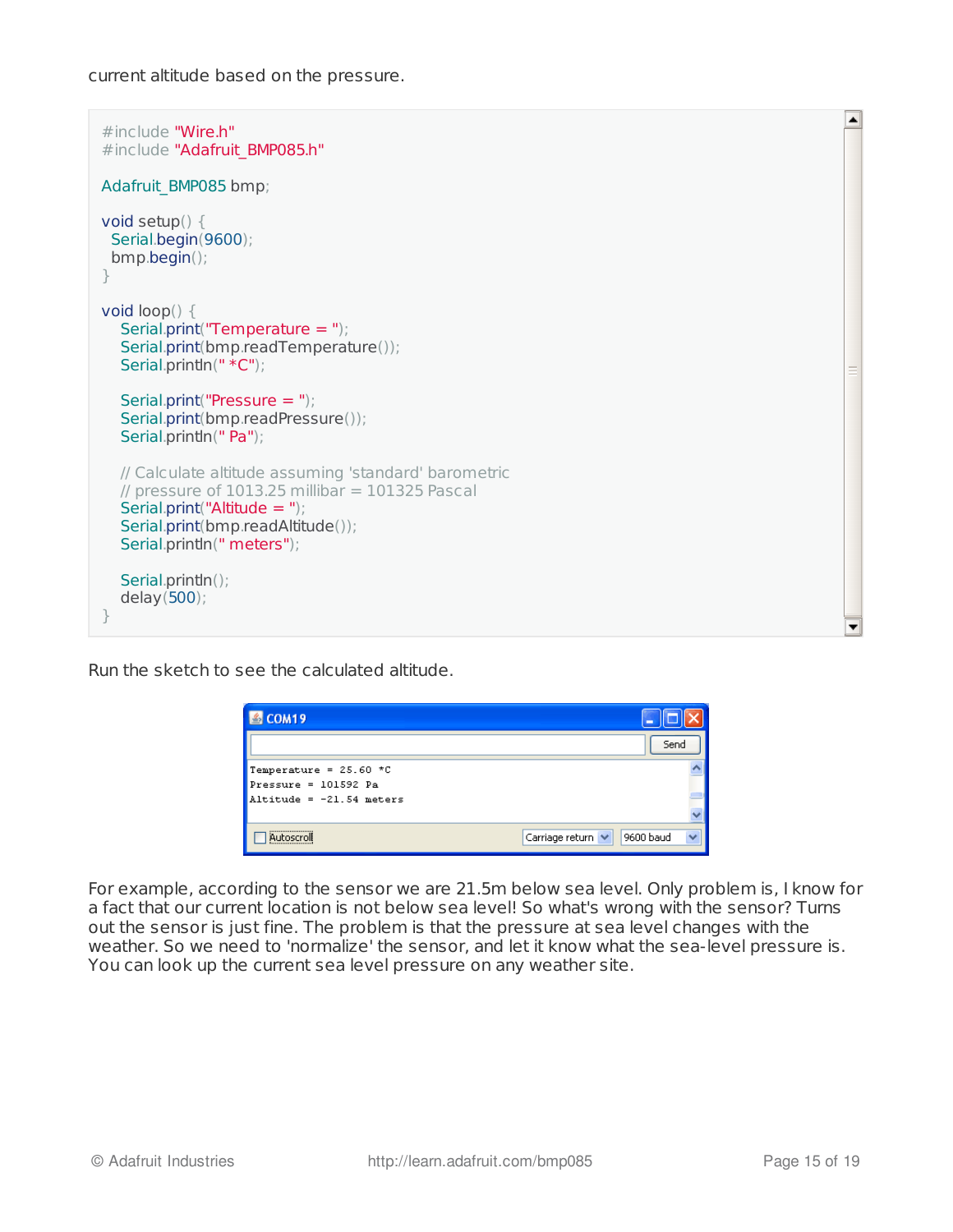### **Right Now**

| Cloudy                                                                                                                       |
|------------------------------------------------------------------------------------------------------------------------------|
| 82°F<br>Feels Like: 82"<br>Get FREE weather on your desktop                                                                  |
| Past 24-hr:<br>Precip: 0 in<br>Snow: 0 in                                                                                    |
| Wind:<br>From SW at 11mph                                                                                                    |
| Through 3am: Clear with temperatures<br>steady near 74F. Winds SW at 5 to 10<br>mph.                                         |
| 45%<br>Humidity:                                                                                                             |
| <b>PARAMENTE DI LIBI</b><br>aar<br>30.11 in +<br>Pressure:<br><b>Molbilike</b><br>$7.0 \text{ mi}$<br>UV Index:<br>$0 - Low$ |
| Time Until Sunrise: 8 hrs 43 min                                                                                             |

Unfortunately there are half-dozen different units of pressure. here we see it in inches, that's technically "Mercury Inches" or "Hg Inches We need it in Pascals, so we'll convert it! [\(http://adafru.it/aKH\)](http://www.engineeringtoolbox.com/pressure-units-converter-d_569.html)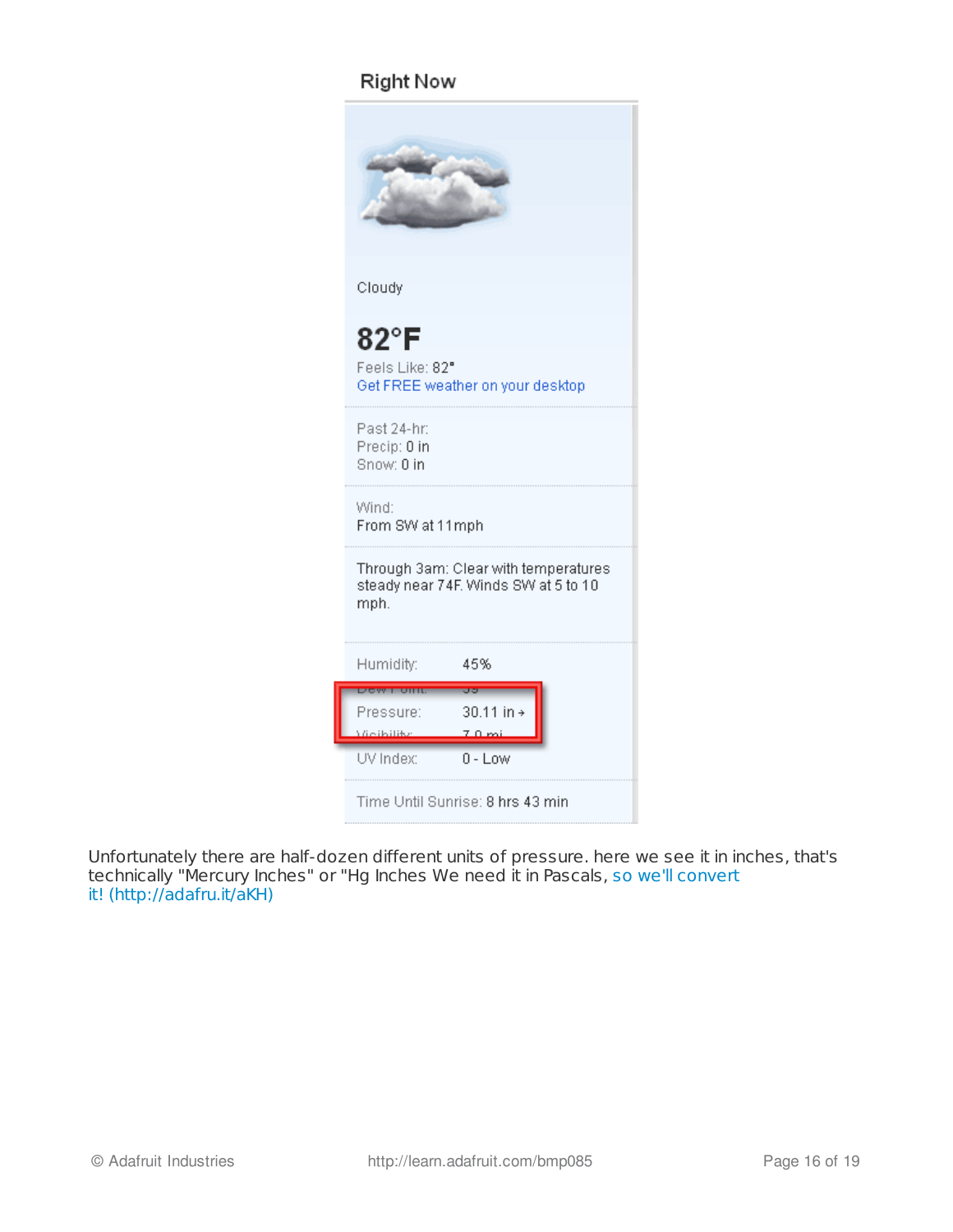|    | 30.11 inHg =><br>101964 Pa<br>1.02 bar<br>1.01 atmosphere |
|----|-----------------------------------------------------------|
| θſ | 765 mmHq<br>10397 mmH2O                                   |
|    | 10.4 mH2O                                                 |
|    | 1.04 kg per cm2<br>2131 psf                               |
|    | 14.8 psi<br>30.1 inHg                                     |
|    | 410 inH2O                                                 |
|    | 34.1 ftH2O                                                |
|    |                                                           |
|    | OΚ                                                        |

OK so that's 101,964 Pascals. Open up the **Examples->BMP085test** example from the Arduino IDE menubar and edit the line where you pass in the 'corrected' altitude.

// you can get a more precise measurement of altitude // if you know the current sea level pressure which will<br>// vary with weather and such. If it is 1015 millibars<br>// that is equal to 101500 Pascals.<br>**Serial.print("Real altitude = ");**<br>**Serial.print(bmp.readAltitude (101964** Serial println(" meters");

Now it will print out the correct altitude! 30 meters which is a lot better.

| $\triangle$ COM19              |                                |
|--------------------------------|--------------------------------|
|                                | Send                           |
| Temperature = $25.50$ *C       |                                |
| $Pressure = 101612$ Pa         |                                |
| Altitude = $-23.29$ meters     |                                |
| $Real altitude = 29.58 meters$ |                                |
|                                |                                |
| <br>iu ihosci                  | 9600 baud<br>Carriage return V |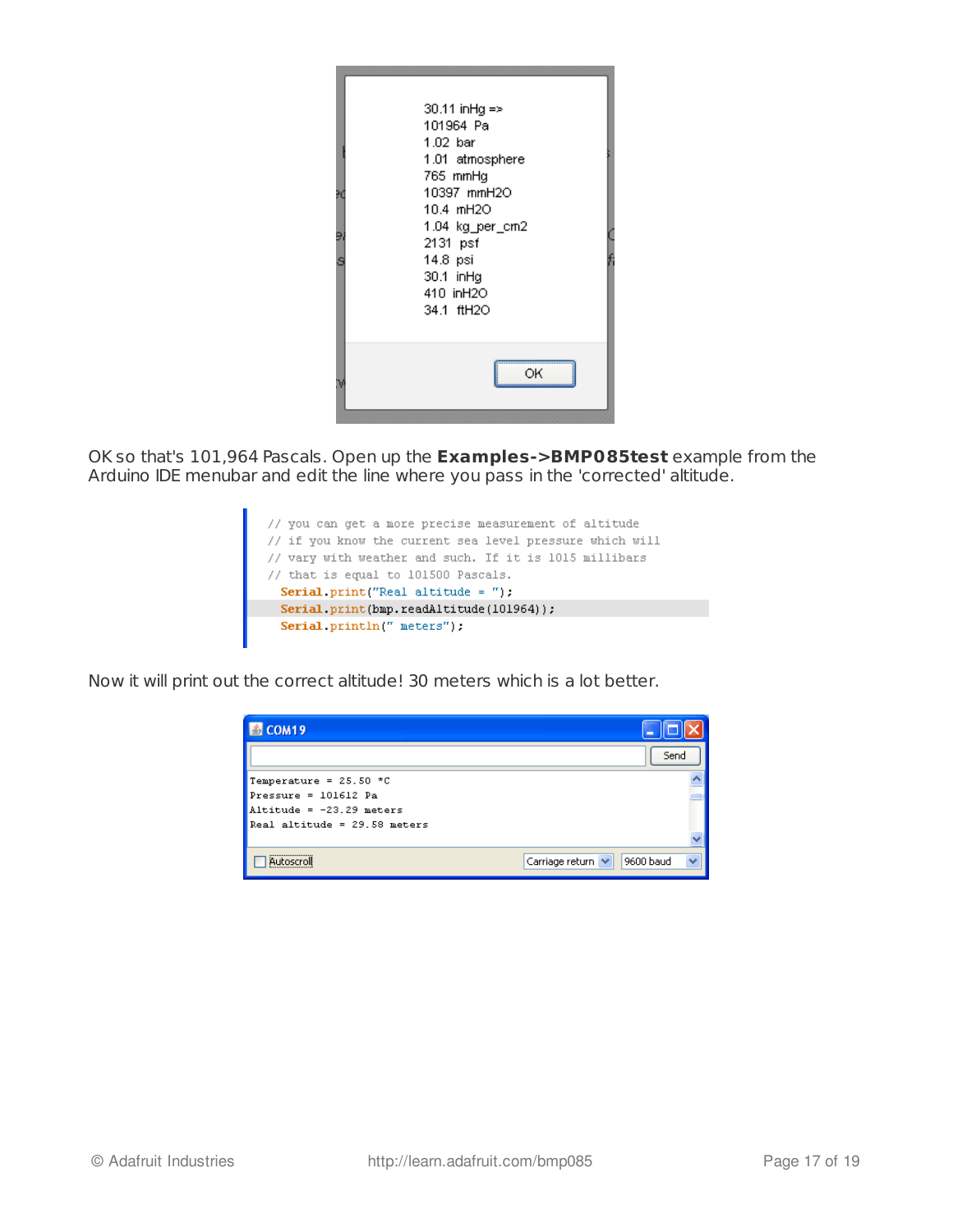

#### <span id="page-17-1"></span><span id="page-17-0"></span>**Unified BMP085 Driver Repository (New)**

Github [repository](https://github.com/adafruit/Adafruit_BMP085_Unified) for the 'Unified' sensor driver, inlcuding example code (http://adafru.it/aZq)

For new projects, it's highly recommended to use the new Unified BMP085 Driver, which makes it easier to switch between other pressure sensors, and work with standard SI units of measure.

To download, click the DOWNLOAD button in the top right corner, renamed the compressed folder Adafruit\_BMP085. Check that the Adafruit\_BMP085 folder contains Adafruit\_BMP085.cpp and Adafruit\_BMP085.h.

Place the Adafruit BMP085 library folder in your /libraries folder. You may need to create the libraries subfolder if its your first library. Restart the IDE.

#### <span id="page-17-2"></span>**Original BMP085 Repository (Deprecated)**

This repository is not recommended for new projects, but is provided for reference sake for projects that made use of the BMP085 before the updated Unified driver was published

#### Github [repository](https://github.com/adafruit/Adafruit-BMP085-Library) with library and code examples (http://adafru.it/aKI)

To download click the DOWNLOADS button in the top right corner, rename the uncompressed folder Adafruit\_BMP085. Check that the Adafruit\_BMP085 folder contains Adafruit\_BMP085.cpp and Adafruit\_BMP085.h

Place the Adafruit BMP085 library folder your /libraries/ folder. You may need to create the libraries subfolder if its your first library. Restart the IDE.